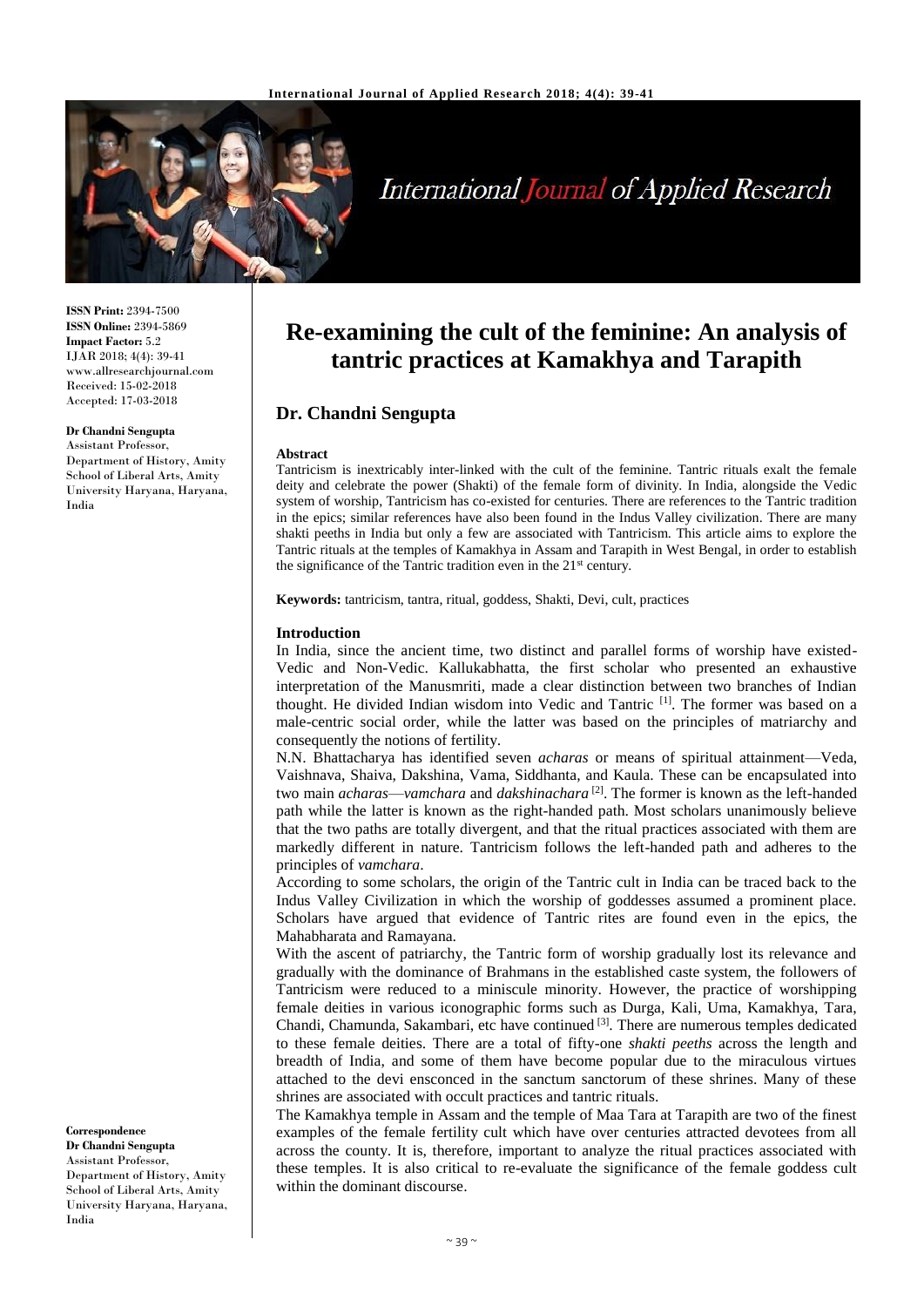#### **Methodology**

### **Kamakhya: The tantric conundrum**

Kamrupa, the ancient name of Assam, has since centuries been associated with the *Shakta* cult. Shaktism is the worship of the female goddess who is considered to be the ultimate source of *shakti* or strength. According to R.C. Hazara, "With the spread of Shaktism, Kamrupa attained importance as a seat of the *Shakta* cult and greatly influenced the religious life and people of Eastern India<sup>[4]</sup>." In fact, the Shakta cult of Kamrupa had such a great influence on the socio-religious fabric of the region that many texts such the *Kalika Purana*, *Mahabhagvata Purana* and *Brihaddharma Purana*, among other religious texts, have associated goddess Kali as the principle deity of the Kamrupa region<sup>[5]</sup>.

The Kamrupa region attained a significant position in the *Shakta* worship tradition over a period of time, and the existence of the temple of Kamakhya played an important role in elevating the status of the region as a major *devi* worshipping zone. The goddess Kamakhya, therefore, played a very vital role in the religious history of Assam from very early times. Devotees visit this temple to seek the blessings of the goddess for fertility, health and well-being.

The Kamakhya temple is considered to be one of the main *shaktipeeths* of India. It holds an eminent position among the Tantric Goddess temples in India. It is associated with *shakti* and tantric worship. The temple if dedicated to mother-goddess Kamakhya, another form of Parvati. The temple is located on top of the Nilachala hill in the city of Guwahati in Assam. In Kamakhya, the mother goddess is worshipped in the phallic form or in the form of a yoni. This symbolizes the reproductive female organ. Ajit Mookerjee states that:

*A famous temple at Kamakhya near Guwahati in Assam is dedicated to yoni worship. It contains no image of the goddess but in the depths of the shrine there is a yonishaped cleft in the rock, adored as the yoni of shakti. A natural spring within the cave keeps the cleft moist* [6] *.*

The most popular legend associated with the site states that the genital organ of goddess Sati fell here when Lord Shiva was moving with the corpse of Sati. Two texts vividly describe the worship of the Devi at Kamakhya—*Kalika Purana* and *Yogini Tantra* [7, 8] . The tradition of *panchmakara* which is the representative mode of worship according to the *vamchara* tradition, is the prime mode of worship at Kamakhya. The *panchmakara* includes the five M's: *matysa* (fish), *maas* (flesh), *madira* (alcohol), *mudra* (parched grain), and *maithun* (sex).

The concept of Kamakhya is said to have been derived from a tribal mother goddess cult. According to B.K. Kakati, "This mother cult of Kamakhya must have belonged to certain matriarchal tribes like the Khasis and the Garos<sup>[9]</sup>." Kakati has also elaborated that the area where the temple is situated was earlier inhabited by members of these tribes. According to popular Khasi belief, the Kamakhya temple was founded by the Khasis in the ancient past when the area was under their control. In their legendary renditions, it is stated that the Sanskrit name Kamakhya is a corruption of the Khasi word *Ka-mei-kha*, which means the "paternal grandmother  $[10]$ ." According to the Garo tradition, the word Kamakhya has been derived from the Garo word Ka-Ma-Kha, which means 'victory to my mother.' The Garo

tradition states that the Kamakhya temple was built by a Garo architect in honour of the mother-goddess.

The temple has been rebuilt many times. The first Koch emperor, Biswa Singha rebuilt the temple over the ruins of an earlier temple. Literary evidence suggests that the rulers of Kamrupa had great faith in Tantricism. As a result, the Kamakhya temple evolved as a centre of Tantricism and ritual sacrifices. The Koch king Naranarayan and his brother Sukladhwaj declared the Kamakhya cult as the state religion. Through extensive land grants and elaborate statesponsored rituals, the Kamakhya temple emerged as the most important temple in the state. Over a period of time, Kamakhya also came to be associated with mysticism, witchcraft and sorcery [11]. It became a renowned centre of tantric sacrifices and sorcery during the  $10<sup>th</sup>$ -12<sup>th</sup> centuries, the period corresponding with the Pala kings of Assam. Some of the Muslim chroniclers wrote about the temple and described the manner in which the temple had become popular as a centre of magic and sorcery. In the writings of the Muslim chroniclers, there are also references to a myth of disappearance of those who enter the temple  $[12]$ .

The tantric cult of Kamakhya is closely associated with specific rituals that are performed at the temple. The main form of offerings are flowers, incense and sweets, however, animal sacrifice is also carried out on some occasions. Mass animal sacrifices are also carried out at some times of the years. A very special kind of *sindoor*, made from the local rock, is available here. This is considered to be a blessing from the goddess.

The annual festival organized at the temple complex is called Ambubachi Mela. The *mela* is held during the monsoon season each year, around the middle of June. There is a significant legend associated with this festival. It is believed that during this season, the goddess Kamakhya goes through her annual cycle of menstruation. This festival is also known as Ameti. During this four-day long *mela*, many tantric *babas*, who remain in seclusion for most of the year, make their appearance in an around the temple complex. The temple is kept closed for first three days of the *mela*, on the fourth day, rituals are performed inside the temple and then the temple door is opened  $[13]$ . It is believed that these rituals are performed to restore the purity of the *devi* after she undergoes her cycle of menstruation. According to Ajit Mookerjee, "During Ambuvachi, after the first burst of monsoon, a great ceremony takes place, for the water runs red with iron-oxide, and the ritual drink is symbolic of the *devi*, her menstrual blood<sup>[14]</sup>."

The Mansha Puja is also organized as an annual festival. Another important festival which is celebrated at the temple complex is the Durga Puja during the autumn season.

#### **Tarapith: Abode of the tantric goddess**

The Tantric cult of the *devi* is manifested the personage of *devi* Tara at Tarapith, a village near Rampurhat in the Birbhum district of West Bengal. The town derives its name from the centre of worship which has assumed cultic proportions over many centuries. Goddess Tara is a fearsome tantric representation of the *devi*. According to popular legend, Rishi Vashishta had started worshipping the devi in the form of Tara. It is believed that the Rishi chose this place for the worship of Sati [15] . Among *peeths*, Tarapith is a *sidh peeth*, which grants enlightenment, wisdom, happiness, and siddhi or supernatural powers<sup>[16]</sup>.